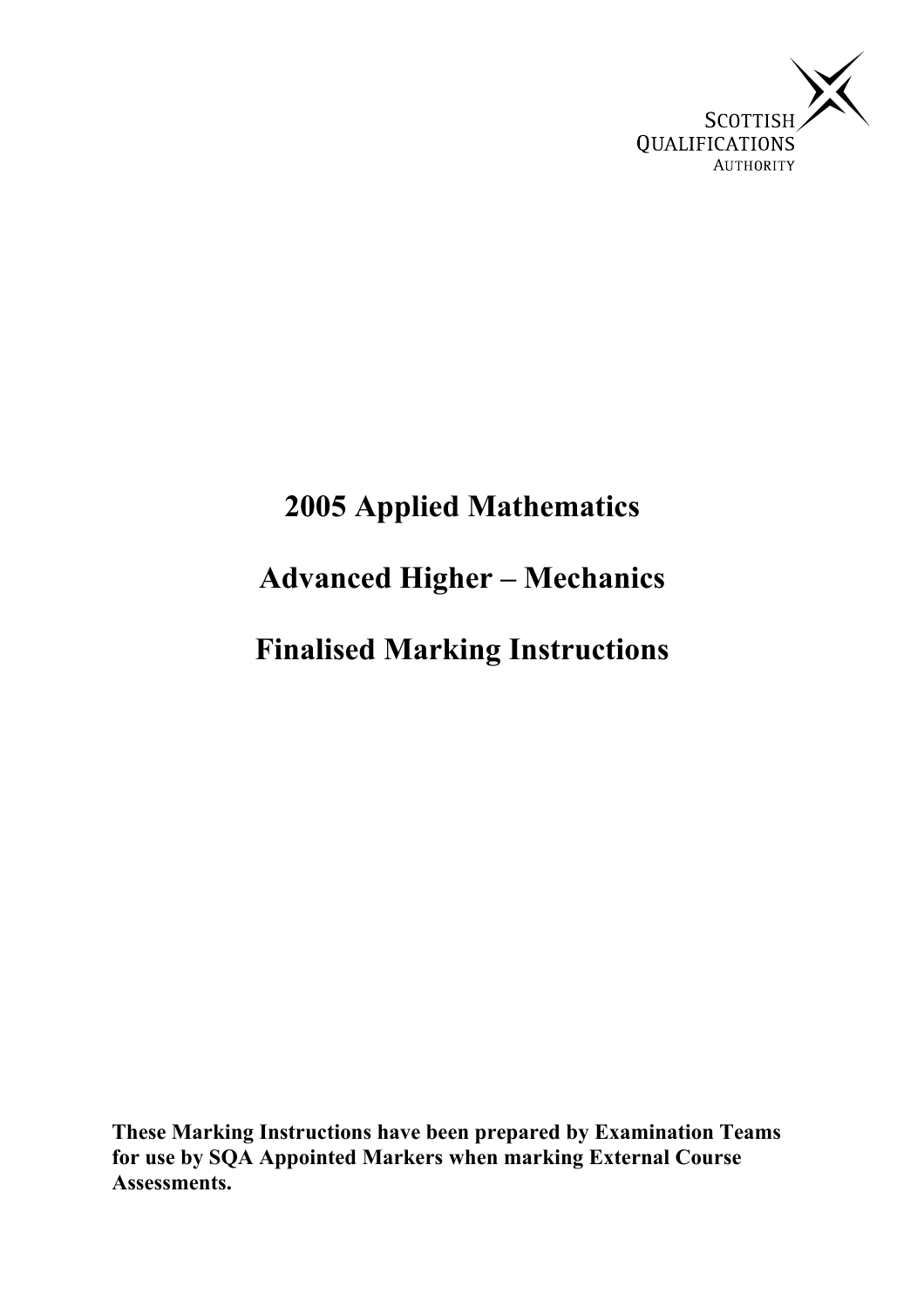### **General Marking Principles**

These principles describe the approach taken when marking Advanced Higher Mathematics papers. For more detailed guidance please refer to the detailed Marking Instructions.

- **1** The main principle is to give credit for the skills demonstrated and the criteria met. Failure to have a correct method may not preclude a candidate gaining credit for their solution.
- **2** The answer to one part of a question, even if incorrect, is accepted as a basis for subsequent dependent parts of the question.
- **3** The following are not penalised:
	- working subsequent to a correct answer (unless it provides firm evidence that the requirements of the question have not been met)
	- legitimate variation in numerical values / algebraic expressions.
- **4** Full credit will only be given where the solution contains appropriate working. Where the correct answer might be obtained by inspection or mentally, credit may be given.
- **5** Sometimes the method to be used in a particular question is explicitly stated; no credit will be given where a candidate obtains the correct answer by an alternative method.
- **6** Where the method to be used in a particular question is not explicitly stated, full credit will be given for an alternative valid method.

In the detailed Marking Instructions which follow, marks are shown alongside the line for which they are awarded. There are two codes used, M and E. M indicates a method mark, so in question 1, 1M, 1, 1 means a method mark for the product rule (and then a mark for each of the terms). E is shorthand for error. In question 3, 2E1, means that a correct answer is awarded 2 marks but that 1 mark is deducted for each error.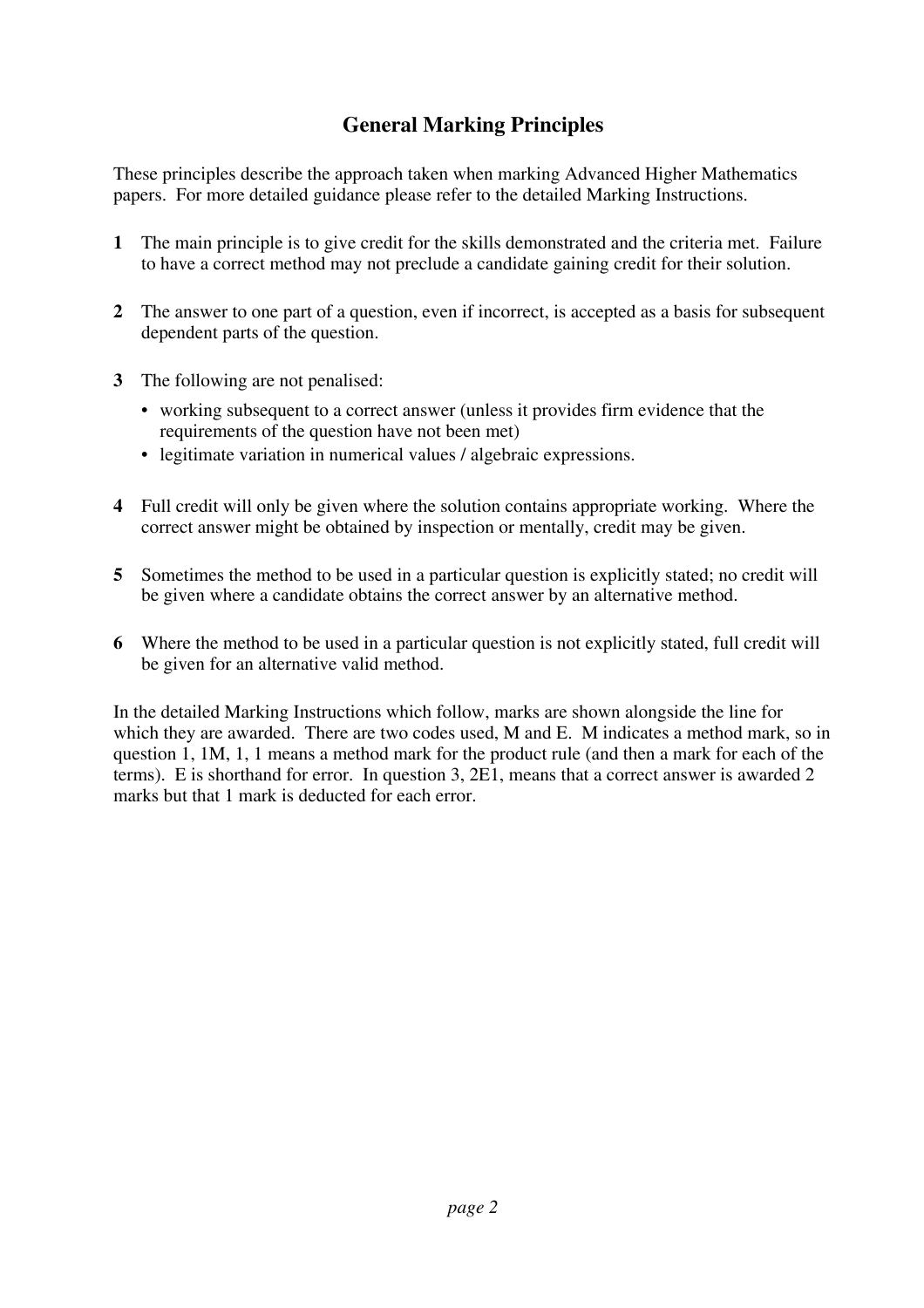#### **Section A − Mechanics**

- **A1.** (a) Resolving vertically:  $T \cos 30^\circ = 9 \Rightarrow T = \frac{18}{\sqrt{3}} = 6\sqrt{3} \approx 10.4$ N. **1,1** 
	- (b) Resolving horizontally:  $F = T \cos 60^\circ \Rightarrow F = \frac{1}{2} 6\sqrt{3} = 3\sqrt{3} \approx 5.2 \text{ N}.$  1,1
- **A2.** Let the initial velocity be  $V \text{ m s}^{-1}$ . Applying  $v^2 = u^2 + 2as$  gives  $0^2 = V^2 - 2gh \Rightarrow V = \sqrt{98g}$ . 1,1 Now apply  $s = ut + \frac{1}{2}at^2$ . This gives  $0 = T(V - \frac{1}{2}gT)$ . Thus **M1**

$$
T = \frac{2V}{g} = 2\sqrt{\frac{98}{g}} \approx 2\sqrt{10}
$$

so the total time of flight is  $2\sqrt{10} \approx 6.3$  seconds. 2E1

**A3.**  $a_{\text{max}} = \omega^2 a \Rightarrow \omega^2 a = 1$  $v_{\text{max}} = \omega a \implies \omega a = 4$  1 Dividing gives  $\omega = \frac{1}{4}$  1 The period is  $\frac{2\pi}{\omega} = 8\pi$ .

**A4.** 
$$
\mathbf{I} = m(\mathbf{v} - \mathbf{u})
$$

$$
= 0.01 (2\mathbf{i} + 3\mathbf{j}) - (-3\mathbf{i} + 4\mathbf{j}))
$$

$$
= 0.01 (5\mathbf{i} - \mathbf{j})
$$

Thus

$$
|\mathbf{I}| = 0.01\sqrt{5^2 + (-1)^2} \approx 0.051 \text{ kg m s}^{-1}
$$

**A5.** (a)  $\frac{d\mathbf{v}}{d\mathbf{v}}$ 

$$
\frac{d\mathbf{v}}{dt} = 3(2t - 4)\mathbf{i}
$$

When 
$$
\frac{d\mathbf{v}}{dt} = 0
$$
,  $t = 2$ .

(b)  
\n
$$
\mathbf{r} = \int \mathbf{v} dt
$$
\n
$$
= \int 3(t^2 - 4t + 2)\mathbf{i} + 4\mathbf{j} dt
$$
\n
$$
= (t^3 - 6t^2 + 6t)\mathbf{i} + 4t\mathbf{j} + \mathbf{c}
$$
\n
$$
\text{When } t = 0, \mathbf{r} = -4\mathbf{j} \text{ so } \mathbf{c} = -4\mathbf{j} \text{ and}
$$
\n
$$
\mathbf{r} = -4\mathbf{j} + 6\mathbf{k}
$$

$$
\mathbf{r} = (t^3 - 6t^2 + 6t)\mathbf{i} + (4t - 4)\mathbf{j}
$$

When  $t = 2$ 

$$
\mathbf{r} = -4\mathbf{i} + 4\mathbf{j} \tag{1}
$$

Thus the distance from the skater to O is  $|\mathbf{r}(2)| = 4\sqrt{2}$  metres. **1**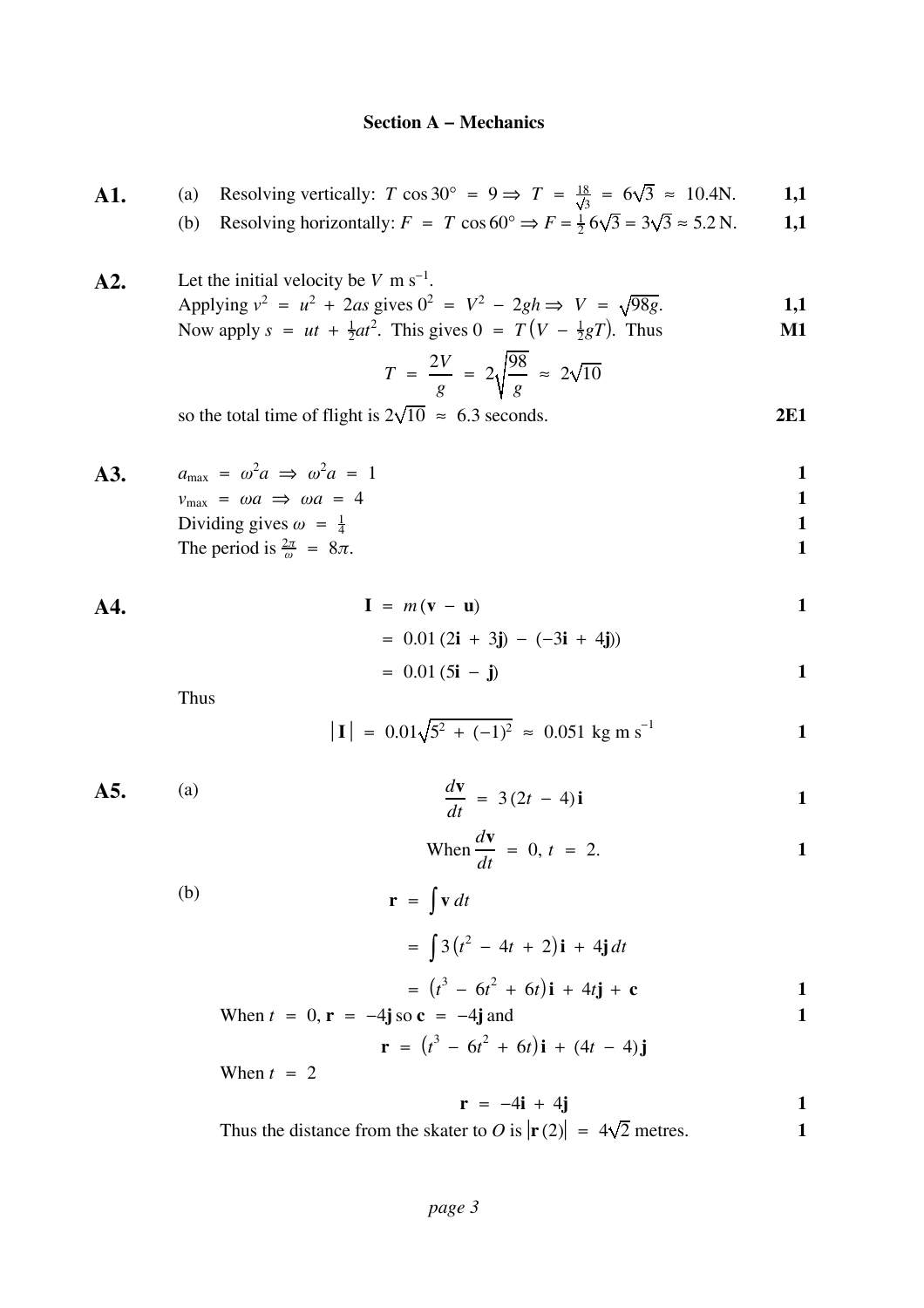**A6.** (a) Resolving vertically: 
$$
T \cos \alpha = mg
$$
 1

$$
\Rightarrow T = \frac{mg}{\cos a} = \frac{13}{12}mg
$$

## (b) Central acceleration =  $r\omega^2$ , with

$$
r = L \sin \alpha.
$$

$$
\text{so } T \sin \alpha = m r \omega^2 \tag{1}
$$

$$
\omega^2 = \frac{T \sin \alpha}{mL \sin \alpha} = \frac{13g}{12L}
$$

$$
\Rightarrow \omega = \sqrt{\frac{13g}{12L}}.
$$

A7. (a)  
\n
$$
\Rightarrow \mathbf{a} = 4t\mathbf{i}
$$
\n
$$
\Rightarrow \mathbf{v} = 2t^2\mathbf{i} + \mathbf{c} \quad (\text{but } \mathbf{c} = 0)
$$

$$
\Rightarrow \mathbf{v} = 2t^2 \mathbf{i}
$$

$$
\text{Work done} = \int \mathbf{F} \cdot \mathbf{v} \, dt
$$

$$
= \int 16t^3 dt
$$

$$
= [4t4]01 = 4 N m
$$
 1

Or:

Work done = change in KE  
= 
$$
\frac{1}{2} \times 2 \times 2^2 - 0
$$
  
= 4 N m  
1

**A8.** (a) Taking the lowest point as the base line. Then at the bridge  
Gravitational PE = 
$$
mg(l + a)
$$

Elastic PE = 0

\nKE = 0

\nAt lowest point

\nGravitational PE = 0

\nElastic PE = 
$$
\frac{\lambda a^2}{2l} = \frac{12mga^2}{2l}
$$

\nKE = 0

\n1

So

$$
mg(l + a) = \frac{6mga^2}{l}
$$

(b) 
$$
\Rightarrow 6a^2 - 1a - l^2 = 0
$$

$$
6a^2 - 1a - l^2 = 0
$$

 $(3a + l)(2a - l) = 0$  **1** 

As  $a > 0, a = \frac{1}{2}l$ so the total 'drop' is  $\frac{3}{2}l$ .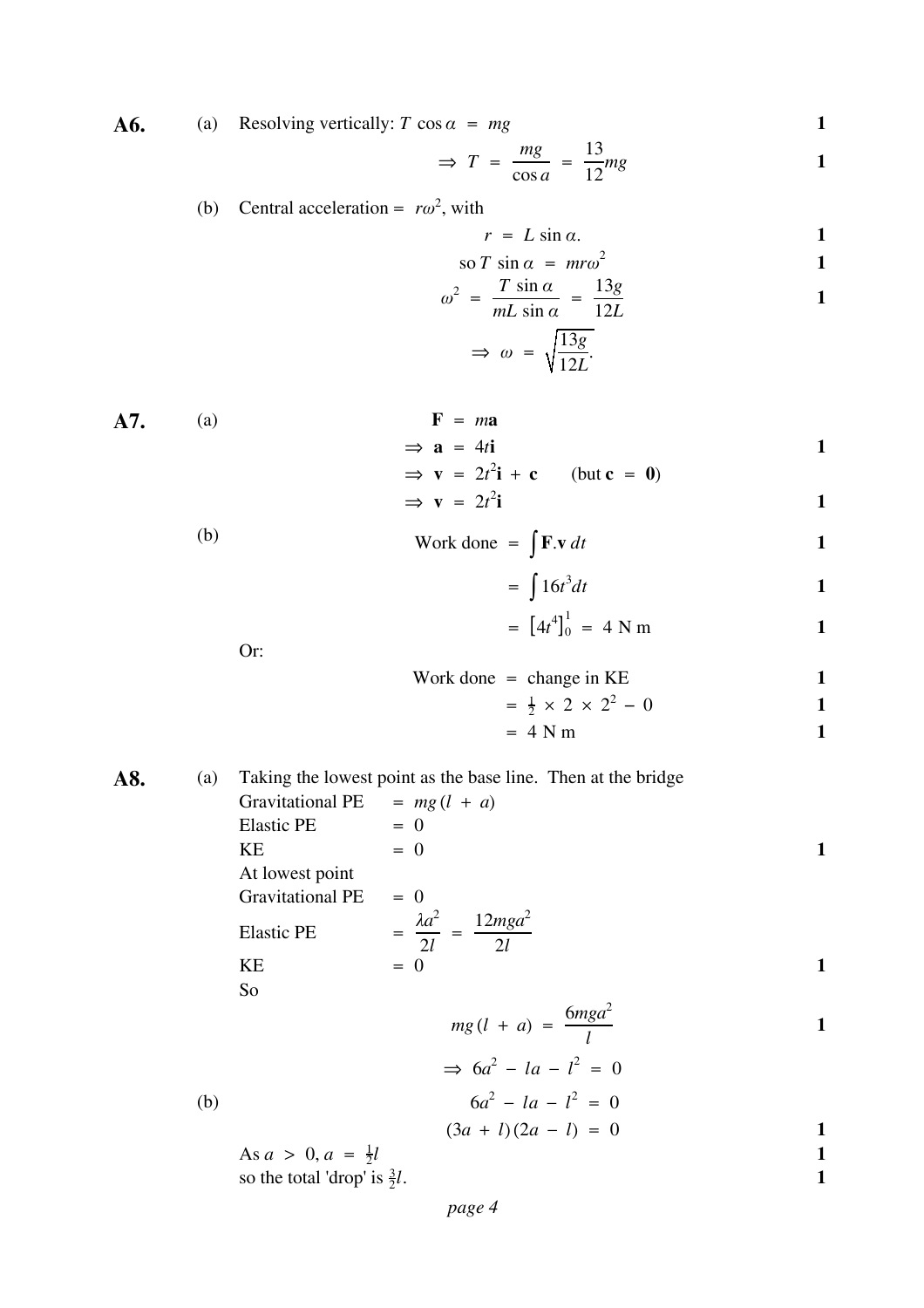**A9.** (a) Resolving perpendicular to the plane:

$$
R = mg \cos 30^\circ = \frac{\sqrt{3}}{2} mg
$$

Resolving parallel to the plane:

$$
F = mg \sin 30^\circ = \frac{1}{2} mg
$$
 1

Since, 
$$
F \leq \mu R
$$

$$
\frac{1}{2}mg \le \mu \frac{\sqrt{3}}{2}mg
$$
  
i.e.  $\mu \ge \frac{1}{\sqrt{3}}$ .

(b) (i) Resolving perpendicular to the plane:

$$
R = mg \cos 30^\circ + P \cos 30^\circ
$$
 **1,1**

$$
= (mg + P)\frac{\sqrt{3}}{2}
$$

(ii) Resolving parallel to the plane:

$$
F + P \cos 60^\circ = mg \sin 30^\circ \tag{1.1}
$$

$$
F = \frac{1}{2}(mg - P)
$$

But as friction is limiting,  $F = \mu R$ 

$$
\frac{1}{2}(mg - P) = \frac{1}{2}\left((mg + P)\frac{\sqrt{3}}{2}\right)
$$
  
2 (mg - P) =  $\sqrt{3}(mg + P)$ 

$$
2(mg - P) = \sqrt{3} (mg + P)
$$
  
(2 +  $\sqrt{3}$ ) P = (2 -  $\sqrt{3}$ ) mg  

$$
P = \frac{(2 - \sqrt{3})mg}{(2 + \sqrt{3})}
$$

**A10.** (a) (i)

$$
x = U \cos 30^\circ t \tag{1}
$$

$$
= \frac{\sqrt{3}}{2} U t
$$

$$
y = U \sin 30^\circ t - \frac{1}{2}gt^2
$$

$$
\tfrac{1}{2}Ut - \tfrac{1}{2}gt^2
$$

- (ii) Horizontal distance from *B* is *V* cos  $60^{\circ}t = \frac{1}{2}Vt$ . So the *x*-coordinate is  $L - \frac{1}{2}Vt$ . 1 The y-coordinate is V sin  $60^{\circ}t - \frac{1}{2}gt^2 = \frac{\sqrt{3}}{2}Vt - \frac{1}{2}gt^2$ .
- (b) (i) At the time of collision, the heights are equal

$$
\frac{1}{2}Ut - \frac{1}{2}gt^2 = \frac{\sqrt{3}}{2}Vt - \frac{1}{2}gt^2
$$

$$
\frac{1}{2}Ut = \frac{\sqrt{3}}{2}Vt
$$
  

$$
U = V\sqrt{3}.
$$

$$
U = V\sqrt{ }
$$

= <sup>1</sup>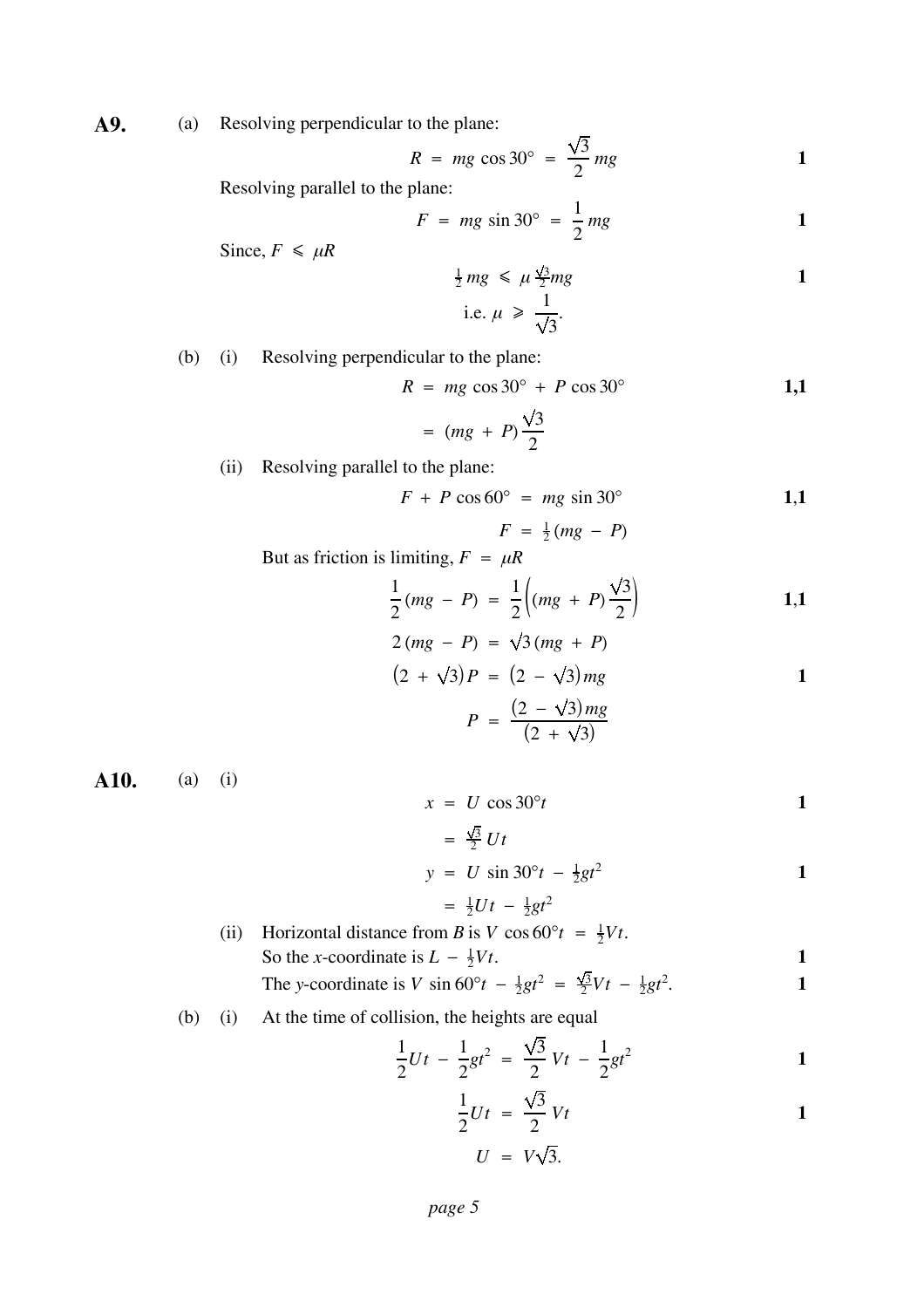(ii) Collision when the *x*-coordinates are equal

$$
L - \frac{1}{2}Vt = \frac{Ut\sqrt{3}}{2}
$$

$$
L - \frac{Ut}{2\sqrt{3}} = \frac{Ut\sqrt{3}}{2}
$$

$$
3Ut + Ut = 2\sqrt{3}L
$$

$$
\sqrt{3}L
$$

$$
Ut = \frac{\sqrt{3}L}{2}
$$

So the distance from A is  $\frac{3}{4}L$ .

**A11.** (a) 
$$
a = 4(4x - 1)
$$
  
 $v \frac{dv}{dx} = 4(4x - 1)$ 

$$
\int v\,dv\ =\ 4\int (4x\ -\ 1)\,dx
$$

$$
\frac{1}{2}v^2 = 4(2x^2 - x) + c \qquad \qquad 1
$$

When 
$$
x = 0
$$
,  $v = 1$ , so  $c = \frac{1}{2}$  and  

$$
v^2 = 16x^2 - 8x + 1
$$

$$
= (1 - 4x)^2.
$$

i.e. 
$$
v = 1 - 4x
$$
, since  $v > 0$ .

$$
\frac{dx}{dt} = 1 - 4x \qquad \qquad 1
$$

$$
\int \frac{dx}{1-4x} = \int dt
$$

$$
-\frac{1}{4}\ln|1-4x| = t + c'
$$

When 
$$
t = 0
$$
,  $x = 0$  so  $c' = 0$ .  
\n
$$
\ln |1 - 4x| = -4t
$$

$$
n|1 - 4x| = -4t
$$
  

$$
|1 - 4x| = e^{-4t}
$$

$$
4x = 1 - e^{-4t} \text{ since } 4x < 1 \tag{1}
$$

$$
x = \frac{1 - e^{-4t}}{4}.
$$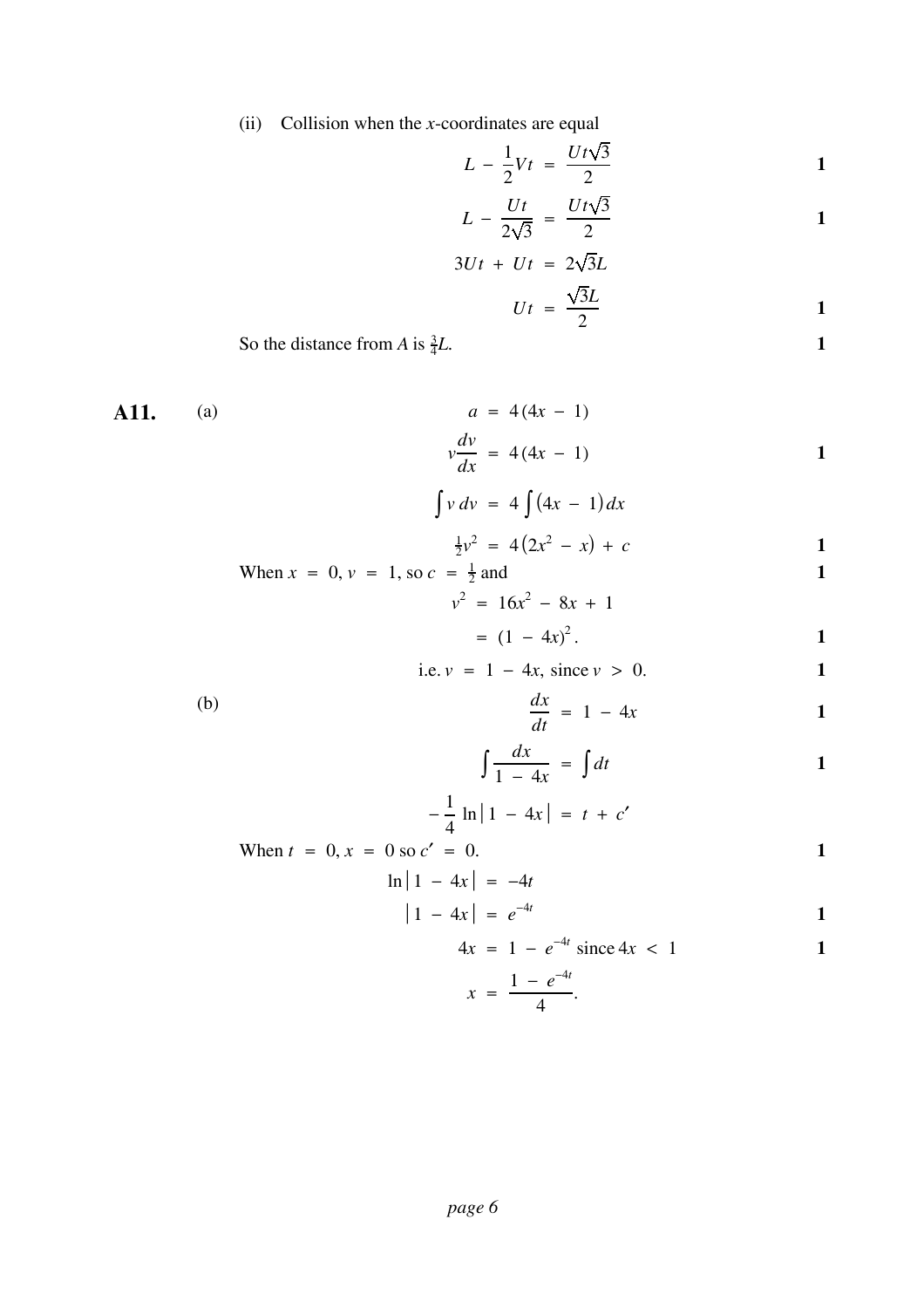#### **Section B − Mathematics**

**B1.** (a) 
$$
f(x) = \exp(\tan \frac{1}{2}x)
$$
  
\n $f'(x) = \sec^2 \frac{1}{2}x(\frac{1}{2}) \exp(\tan \frac{1}{2}x)$   
\n $= \frac{1}{2} \sec^2 \frac{1}{2}x \exp(\tan \frac{1}{2}x)$   
\n(b)  $g(x) = (x^3 + 1) \ln(x^3 + 1)$ 

$$
g(x) = (x + 1) \ln(x + 1)
$$
  
\n
$$
g'(x) = 3x^2 \ln(x^3 + 1) + (x^3 + 1) \frac{3x^2}{x^3 + 1}
$$
\n1,1

$$
= 3x^2 \ln(x^3 + 1) + 3x^2
$$

B2. 
$$
A^{2} - A = \begin{pmatrix} 2 & 1 \\ 0 & -1 \end{pmatrix} \begin{pmatrix} 2 & 1 \\ 0 & -1 \end{pmatrix} - \begin{pmatrix} 2 & 1 \\ 0 & -1 \end{pmatrix}
$$
 **M1**
$$
= \begin{pmatrix} 4 & 1 \\ 1 & 1 \end{pmatrix} - \begin{pmatrix} 2 & 1 \\ 1 & 1 \end{pmatrix} - \begin{pmatrix} 2 & 0 \\ 0 & 1 \end{pmatrix}
$$

$$
= \begin{pmatrix} 4 & 1 \\ 0 & 1 \end{pmatrix} - \begin{pmatrix} 2 & 1 \\ 0 & -1 \end{pmatrix} = \begin{pmatrix} 2 & 0 \\ 0 & 2 \end{pmatrix}
$$

$$
= 2\begin{pmatrix} 1 & 0 \\ 0 & 1 \end{pmatrix} \qquad \qquad \qquad 1
$$

B3. 
$$
x = 0 \Leftrightarrow 5t^2 - 5 = 0 \Leftrightarrow t = \pm 1
$$
  
\n $y = -3 \Leftrightarrow 3t^3 = -3 \Leftrightarrow t = -1$ 

$$
y = -3 \Leftrightarrow 3t = -3 \Leftrightarrow t = -1
$$
  
At (0, -3),  $t = -1$ .

$$
\frac{dx}{dt} = 10t; \frac{dy}{dt} = 9t^2;
$$

$$
\frac{dy}{dx} = \frac{\frac{dy}{dt}}{\frac{dx}{dt}} = \frac{9t}{10}
$$

So when 
$$
t = -1
$$
, the gradient is  $-\frac{9}{10}$ .

So when 
$$
t = -1
$$
, the gradient is  $-\frac{7}{10}$ .

**B4.**  $\left(2a-\frac{3}{a}\right)$ 4  $= (2a)^4 + 4(2a)^3 \left(-\frac{3}{a}\right) + 6(2a)^2 \left(-\frac{3}{a}\right)$ <sup>2</sup> + 4(2*a*) $\left(-\frac{3}{a}\right)$  $+\left(-\frac{3}{a}\right)$ 4 **1 powers 1 coeff**

$$
= 16a^4 - 96a^2 + 216 - \frac{216}{a^2} + \frac{81}{a^4}
$$

B5. 
$$
\frac{x^2 + 3}{x(1 + x^2)} = \frac{A}{x} + \frac{Bx + C}{1 + x^2}
$$

$$
x^{2} + 3 = A(1 + x^{2}) + (Bx + C)x
$$
  

$$
x = 0 \implies 3 = A
$$

$$
x^{2} + 3 = 3(1 + x^{2}) + (Bx + C)x
$$
  
\n
$$
x = 1 \implies 4 = 6 + B + C
$$
  
\n
$$
x = -1 \implies 4 = 6 + B - C
$$

$$
2C = 0 \implies C = 0 \text{ and } B = -2
$$
  

$$
x^2 + 3
$$

$$
\int_{1/2}^{1} \frac{x^2 + 3}{x(1 + x^2)} dx = \int_{1/2}^{1} \frac{3}{x} - \frac{2x}{1 + x^2} dx
$$
  
= 
$$
\left[3 \ln x - \ln(1 + x^2)\right]_{1/2}^{1}
$$
  
= 
$$
\left[0 - \ln 2\right] - \left[3 \ln \frac{1}{2} - \ln \frac{5}{4}\right]
$$

$$
= [0 - \ln 2] - [3 \ln \frac{1}{2} - \ln \frac{1}{4}]
$$
  
=  $\ln (\frac{5}{4} \times \frac{8}{1} \times \frac{1}{2})$ 

$$
= \ln 5 \approx 1.609
$$

*page 7*